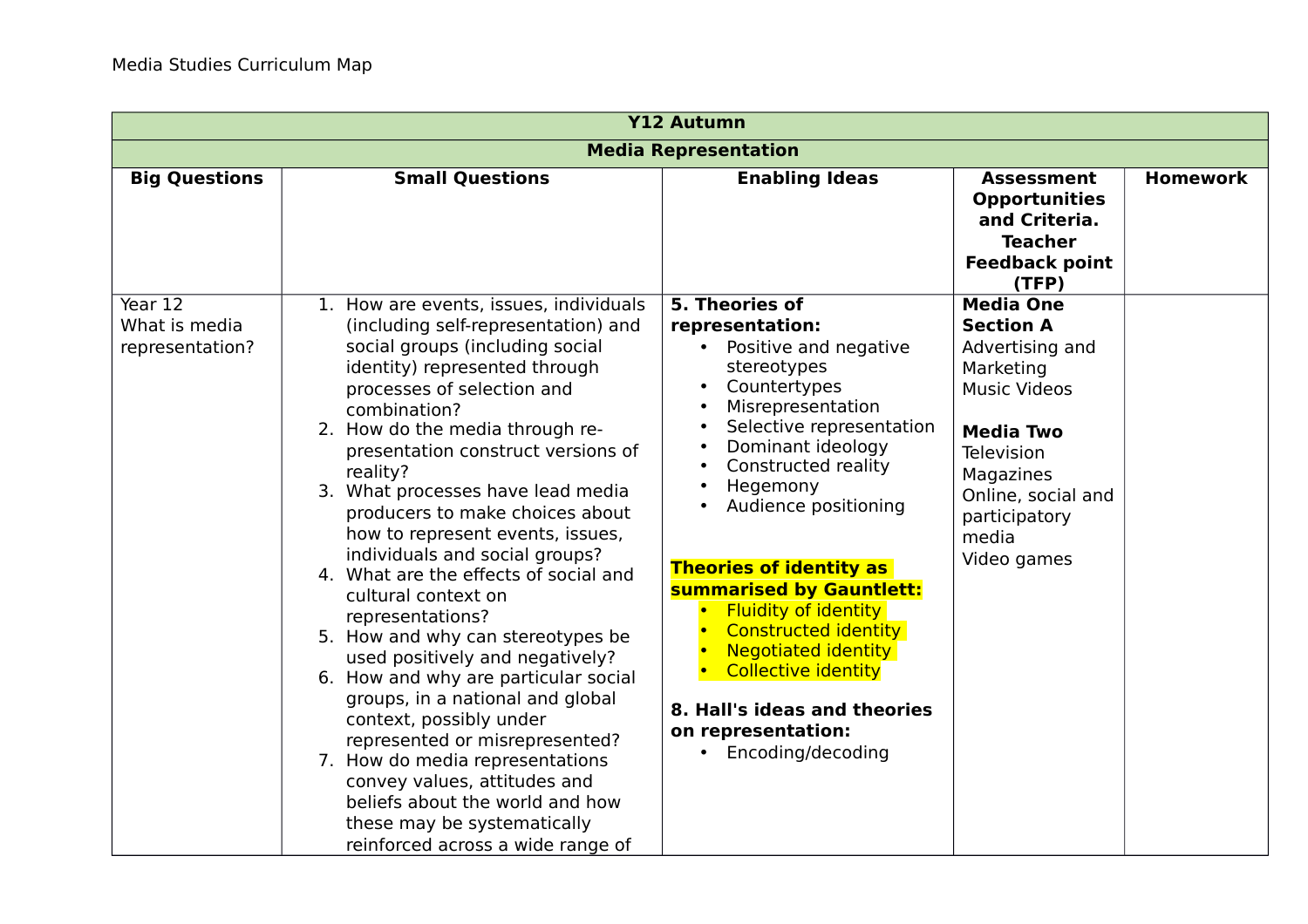|                                             | media representations?<br>8. How do audiences respond to and<br>interpret media representations                                                                                                                                                                                                                                                                                                                                                                                                                                                   |                                                                                                                                                                                                                                                                                                                                                                                                                                                                                                                                                                                                                                           |                                                                                                                                                                                                           |  |
|---------------------------------------------|---------------------------------------------------------------------------------------------------------------------------------------------------------------------------------------------------------------------------------------------------------------------------------------------------------------------------------------------------------------------------------------------------------------------------------------------------------------------------------------------------------------------------------------------------|-------------------------------------------------------------------------------------------------------------------------------------------------------------------------------------------------------------------------------------------------------------------------------------------------------------------------------------------------------------------------------------------------------------------------------------------------------------------------------------------------------------------------------------------------------------------------------------------------------------------------------------------|-----------------------------------------------------------------------------------------------------------------------------------------------------------------------------------------------------------|--|
|                                             |                                                                                                                                                                                                                                                                                                                                                                                                                                                                                                                                                   | <b>Calendar</b>                                                                                                                                                                                                                                                                                                                                                                                                                                                                                                                                                                                                                           |                                                                                                                                                                                                           |  |
| Year 13<br>What is media<br>representation? | 1. How do representations make<br>claims about realism?<br>2. What is the impact of industry<br>contexts on the choices media<br>producers make about how to<br>represent events, issues,<br>individuals and social groups?<br>3. What is the effect of historical<br>context on representations?<br>4. How may representations invoke<br>discourses and ideologies and<br>position audiences?<br>5. How do audience responses to and<br>interpretations of media<br>representations reflect social,<br>cultural and historical<br>circumstances. | 3. Feminist theories:<br>Male gaze<br>Voyeurism<br>Patriarchy<br>Sexualisation/Raunch<br>Culture<br>Post-feminism<br>Female gaze<br>$\bullet$<br>4. Van Zoonen's ideas and<br>theories on feminist theory:<br>• Gender and power<br>Gender as discourse<br>4. Hooks' ideas and theories<br>on feminist theory:<br>• Intersectionality<br>4. Theories of gender<br>performativity:<br>• Sex and gender.<br>3. Butler's ideas and<br>theories on gender<br>performativity:<br>Gender as performativity<br>$\bullet$<br>('a stylised repetition of<br>acts')<br>Gender as historical<br>situation rather than<br>natural fact<br>Subversion. | <b>Media One</b><br><b>Section A</b><br>Advertising and<br>Marketing<br><b>Music Videos</b><br><b>Media Two</b><br>Television<br>Magazines<br>Online, social and<br>participatory<br>media<br>Video games |  |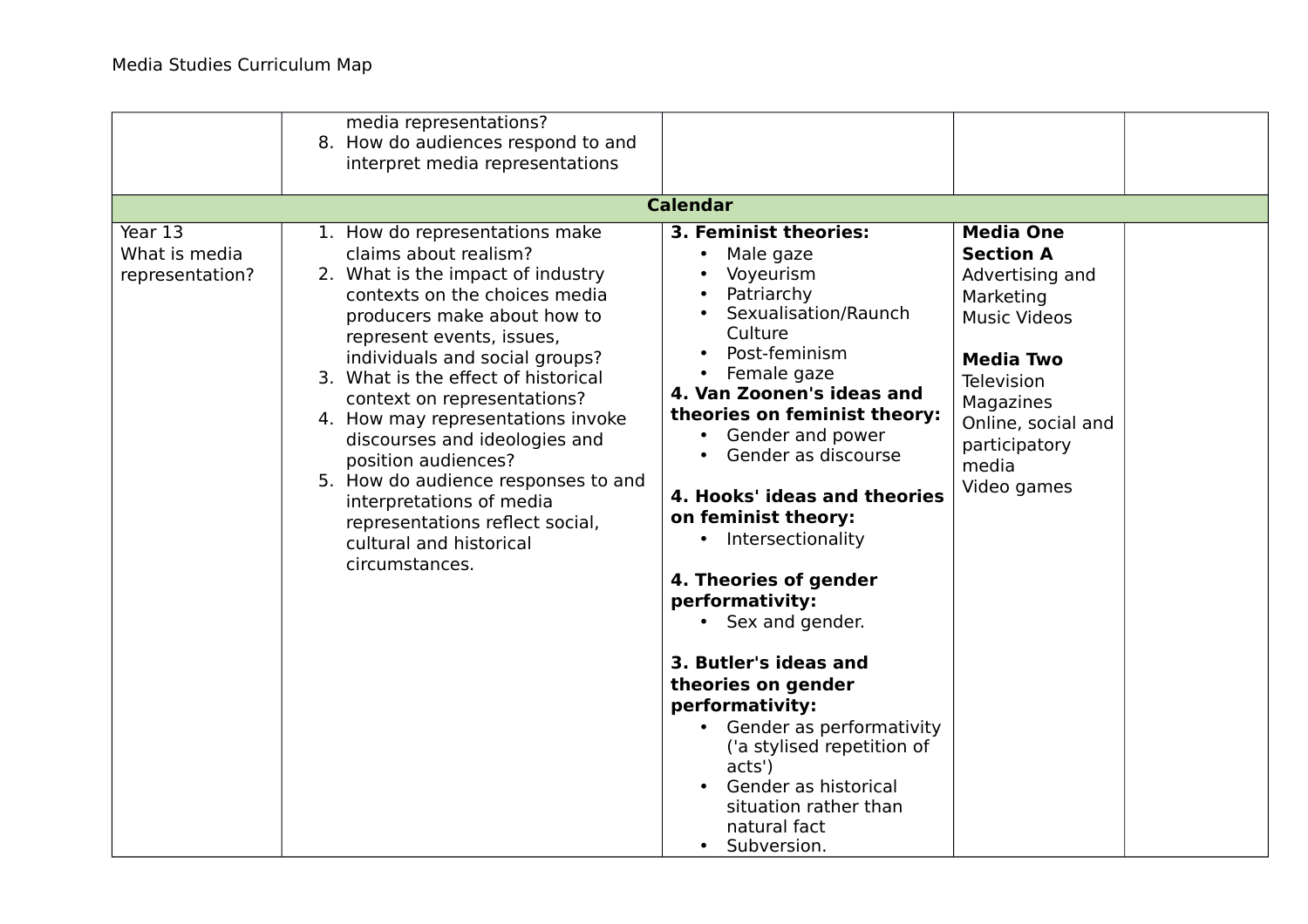|  | 4/5. Theories around<br>ethnicity and postcolonial<br>theory:<br>• Cultural imperialism<br>• Multiculturalism<br>Imagined communities<br>Marginalisation<br>Orientalism<br>Otherness (alterity) |  |
|--|-------------------------------------------------------------------------------------------------------------------------------------------------------------------------------------------------|--|
|  | 4/5Gilroy's ideas and<br>theories on ethnicity and<br>post-colonial theory:<br>• Diaspora<br><b>Double Consciousness</b>                                                                        |  |

| <b>Calendar Y12 Term 1</b>                                                      |                                                                                                                                                                                                                                                                                                                |                                                                                                         |                                                                                                                |                 |  |  |
|---------------------------------------------------------------------------------|----------------------------------------------------------------------------------------------------------------------------------------------------------------------------------------------------------------------------------------------------------------------------------------------------------------|---------------------------------------------------------------------------------------------------------|----------------------------------------------------------------------------------------------------------------|-----------------|--|--|
|                                                                                 | <b>Media Language</b>                                                                                                                                                                                                                                                                                          |                                                                                                         |                                                                                                                |                 |  |  |
| <b>Big Questions</b>                                                            | <b>Small Questions</b>                                                                                                                                                                                                                                                                                         | <b>Enabling Ideas</b>                                                                                   | <b>Assessment</b><br><b>Opportunities</b><br>and Criteria.<br><b>Teacher</b><br><b>Feedback point</b><br>(TFP) | <b>Homework</b> |  |  |
| Year 12<br>What is media<br>language?<br>Print/Audio<br>Visual/Digital<br>Media | How can the different modes and<br>language associated with different media<br>forms communicate multiple meanings?<br>How does the combination of elements of<br>media language influence meaning?<br>3. How do developing technologies affect<br>media language?<br>4. What are the codes and conventions of | 1. Semiotics:<br><b>Sign</b><br>Signifier<br>Signified<br>Dominant signifier<br>lcon l<br>Index<br>Code |                                                                                                                | Glossary        |  |  |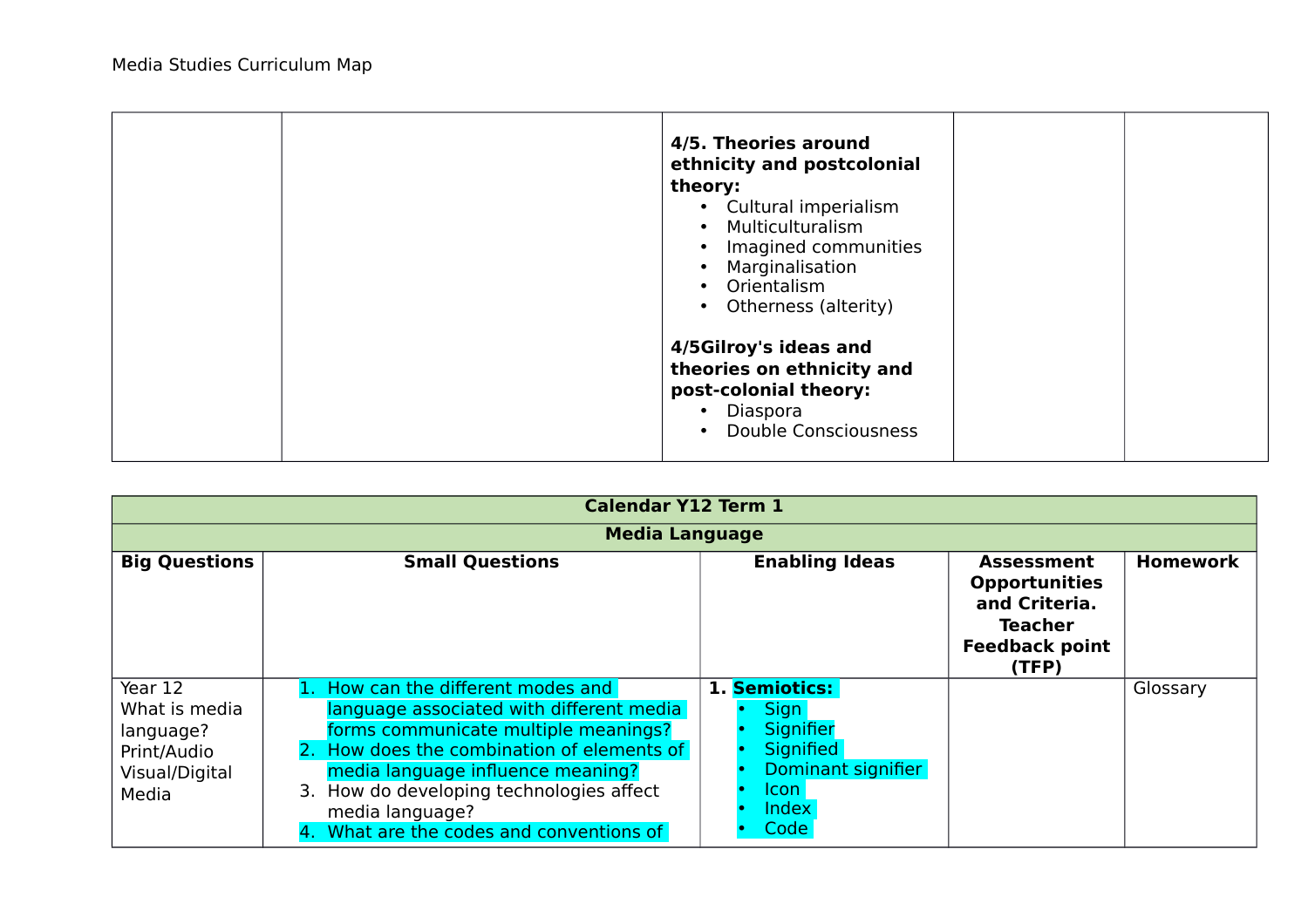| media forms and products, including the<br>processes through which media language<br>develops as genre?<br>5. What is the dynamic and historically<br>relative nature of genre?<br>6. What are the processes through which<br>meanings are established through<br>intertextuality?<br>7. How do audiences respond to and<br>interpret the above aspects of media<br>language? | <b>Symbol</b><br>Anchorage<br>Ideology<br>Paradigm<br>Syntagm<br>2. Barthes' ideas and<br>theories on semiotics:<br>Signification<br><b>Denotation</b><br>Connotation<br><b>Myth</b>                                                                                                                                         | <b>AS Media To</b><br>10 marks |                                                                                                                                  |
|-------------------------------------------------------------------------------------------------------------------------------------------------------------------------------------------------------------------------------------------------------------------------------------------------------------------------------------------------------------------------------|------------------------------------------------------------------------------------------------------------------------------------------------------------------------------------------------------------------------------------------------------------------------------------------------------------------------------|--------------------------------|----------------------------------------------------------------------------------------------------------------------------------|
|                                                                                                                                                                                                                                                                                                                                                                               | 4. Narratology:<br>Narrative Codes<br><b>Narration</b><br><b>Diegesis</b><br><b>Quest narrative</b><br>'Character types'<br><b>Causality</b><br><b>Plot</b><br>Masterplot.<br><b>Todorov's ideas and</b><br>theories on<br>narratology:<br>Narrative structure<br><b>Equilibrium</b><br><b>Disruption</b><br>New equilibrium | <b>AS Media To</b><br>10 marks | Choosing a<br>print media<br>product of<br>your choice<br>apply and<br>consolidate<br>your learning<br>of narrative<br>in print. |
|                                                                                                                                                                                                                                                                                                                                                                               | 5/6. Genre theory as<br>summarised by Neale:<br>• Conventions and<br>rules<br>Sub-genre                                                                                                                                                                                                                                      |                                | Collect<br>examples<br>that show<br>how<br>variation in                                                                          |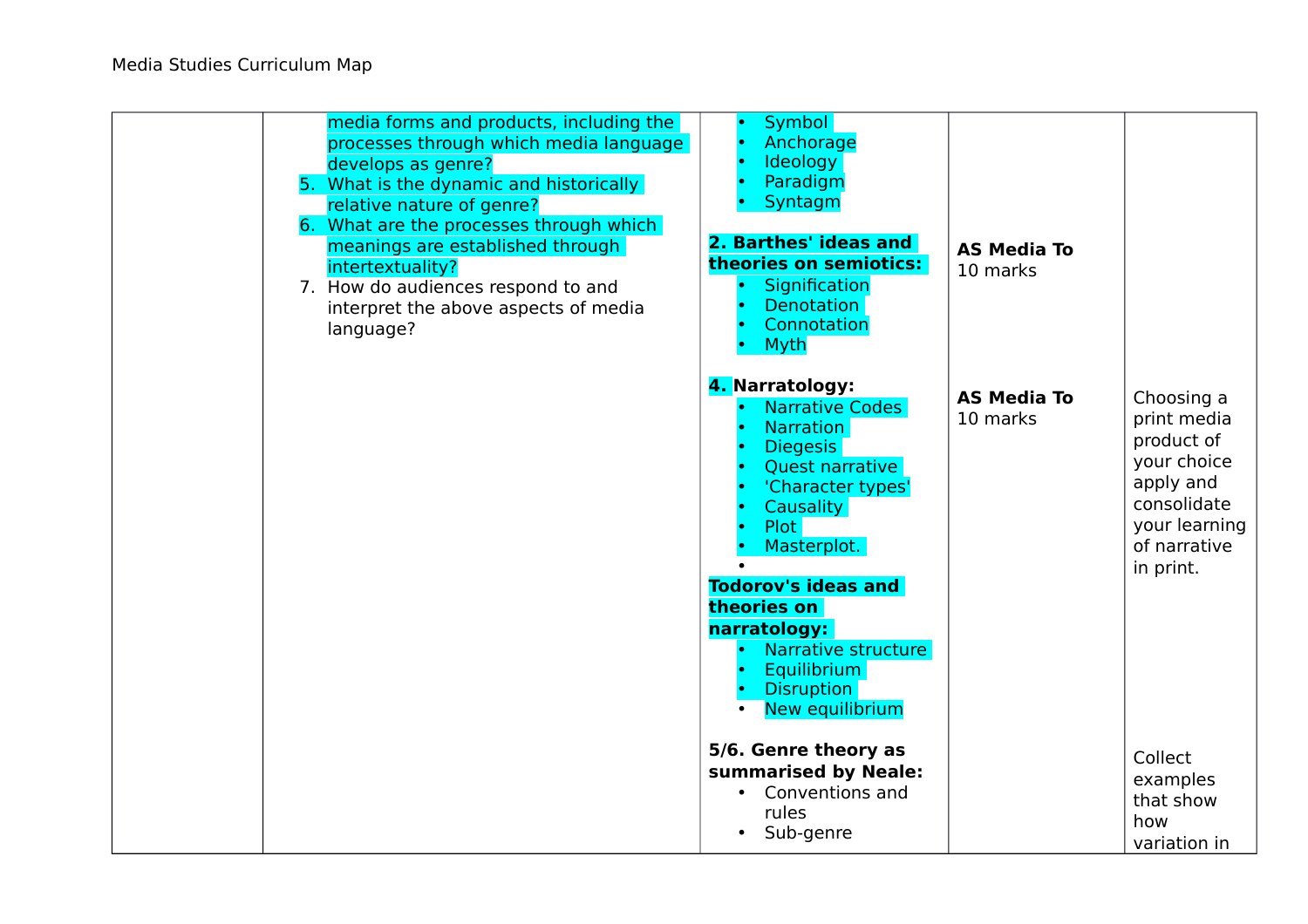|  | <b>Hybridity</b><br>$\bullet$    | technical       |
|--|----------------------------------|-----------------|
|  | Genres of order and<br>$\bullet$ | codes           |
|  | integration                      | appear          |
|  | 'Genre as cultural<br>$\bullet$  | across the      |
|  | category'.                       | presentation    |
|  |                                  | of a news       |
|  |                                  | story           |
|  |                                  | featured in     |
|  |                                  | both a          |
|  |                                  | tabloid and a   |
|  |                                  | broadsheet.     |
|  |                                  | Write a         |
|  |                                  | summary of      |
|  |                                  | your            |
|  |                                  | observations    |
|  |                                  |                 |
|  |                                  | Change for      |
|  |                                  | print and       |
|  |                                  | advertising     |
|  |                                  | Review your     |
|  |                                  | current         |
|  |                                  | learning on     |
|  |                                  | newspapers,     |
|  |                                  | magazines       |
|  |                                  | and             |
|  |                                  | advertising     |
|  |                                  | and produce     |
|  |                                  | a vocabulary    |
|  |                                  | list of all the |
|  |                                  | key words       |
|  |                                  | associated      |
|  |                                  | with the        |
|  |                                  | codes and       |
|  |                                  | conventions     |
|  |                                  | of print        |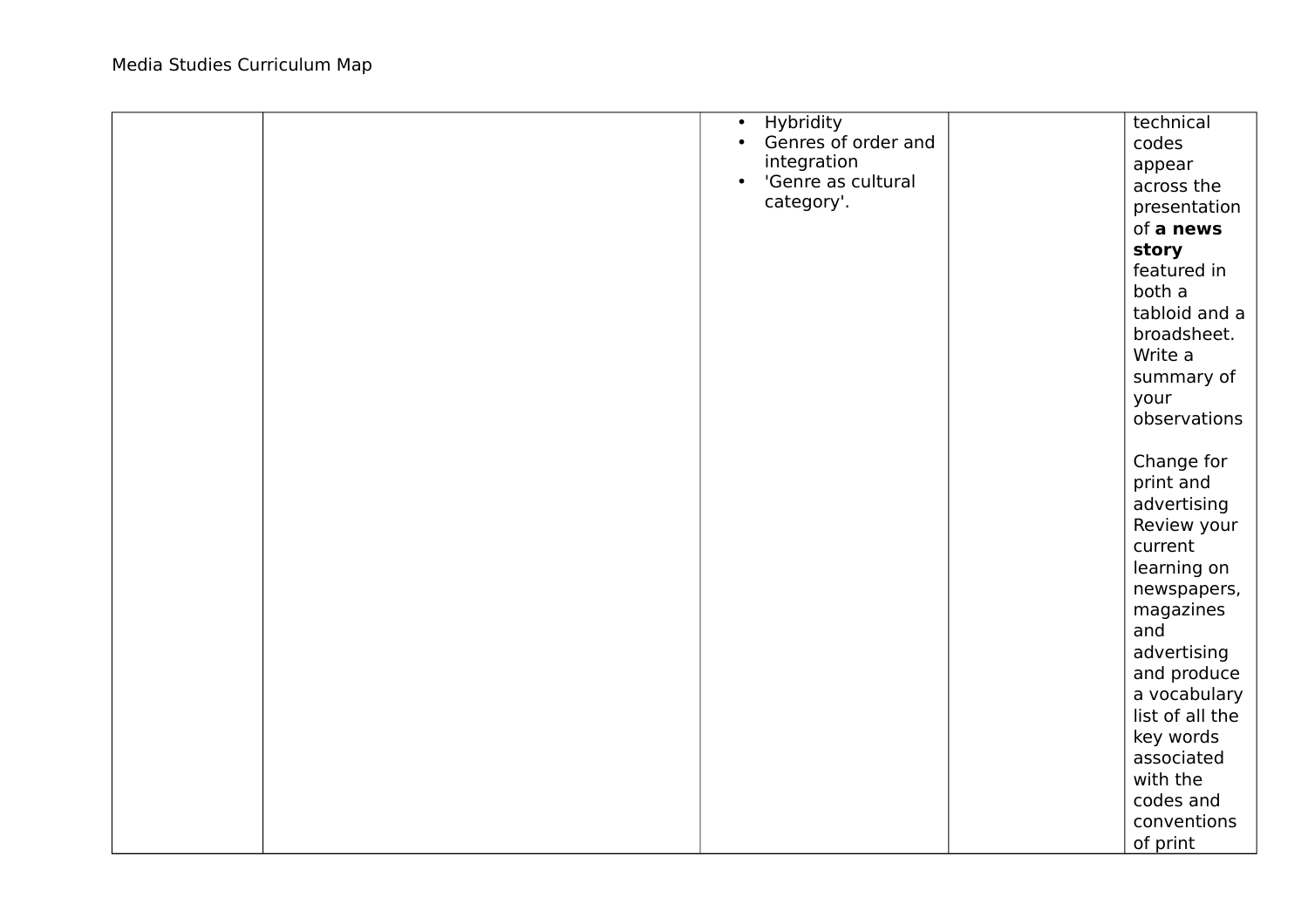|                                       |                                                                                                                                                                                                                                                                                                                                                                                          |                                                                                                                                                                                                                                                                                                                                                                              |                                                                                                                                              | media forms<br>and<br>products.                  |
|---------------------------------------|------------------------------------------------------------------------------------------------------------------------------------------------------------------------------------------------------------------------------------------------------------------------------------------------------------------------------------------------------------------------------------------|------------------------------------------------------------------------------------------------------------------------------------------------------------------------------------------------------------------------------------------------------------------------------------------------------------------------------------------------------------------------------|----------------------------------------------------------------------------------------------------------------------------------------------|--------------------------------------------------|
|                                       | <b>Calendar Y13 Term 1</b>                                                                                                                                                                                                                                                                                                                                                               |                                                                                                                                                                                                                                                                                                                                                                              |                                                                                                                                              |                                                  |
| Year 13<br>What is media<br>language? | 1. How are genre conventions socially and<br>historically relative, dynamic and used in<br>a hybrid way?<br>2. What is the significance of challenging<br>and/or subverting genre conventions?<br>3. What is the significance of the varieties of<br>ways in which intertextuality can be used<br>in the media?<br>4. How does media language incorporates<br>viewpoints and ideologies? | 4. Lévi-Strauss' ideas<br>and theories on<br>structuralism:<br><b>Binary oppositions</b><br>Mytheme<br>Cultural codes<br>Ideological reading<br>Deconstruction<br>2/3. Postmodernism:<br>Pastiche<br>$\bullet$<br><b>Bricolage</b><br>Intertextuality<br>Implosion<br>3. Baudrillard's ideas<br>and theories on<br>postmodernism:<br>Simulacra<br>Simulation<br>Hyperreality | <b>Media One</b><br><b>Section A</b><br>Advertising and<br>Marketing<br><b>Music Videos</b><br><b>Media Two</b><br>9 marks post<br>modernism | Mind map<br>on Strauss<br>and Post-<br>modernism |

| <b>Calendar Y12 Term 1</b> |                        |                       |                                    |                 |
|----------------------------|------------------------|-----------------------|------------------------------------|-----------------|
| <b>Media Industries</b>    |                        |                       |                                    |                 |
| <b>Big</b><br>Questions    | <b>Small Questions</b> | <b>Enabling Ideas</b> | Assessment<br><b>Opportunities</b> | <b>Homework</b> |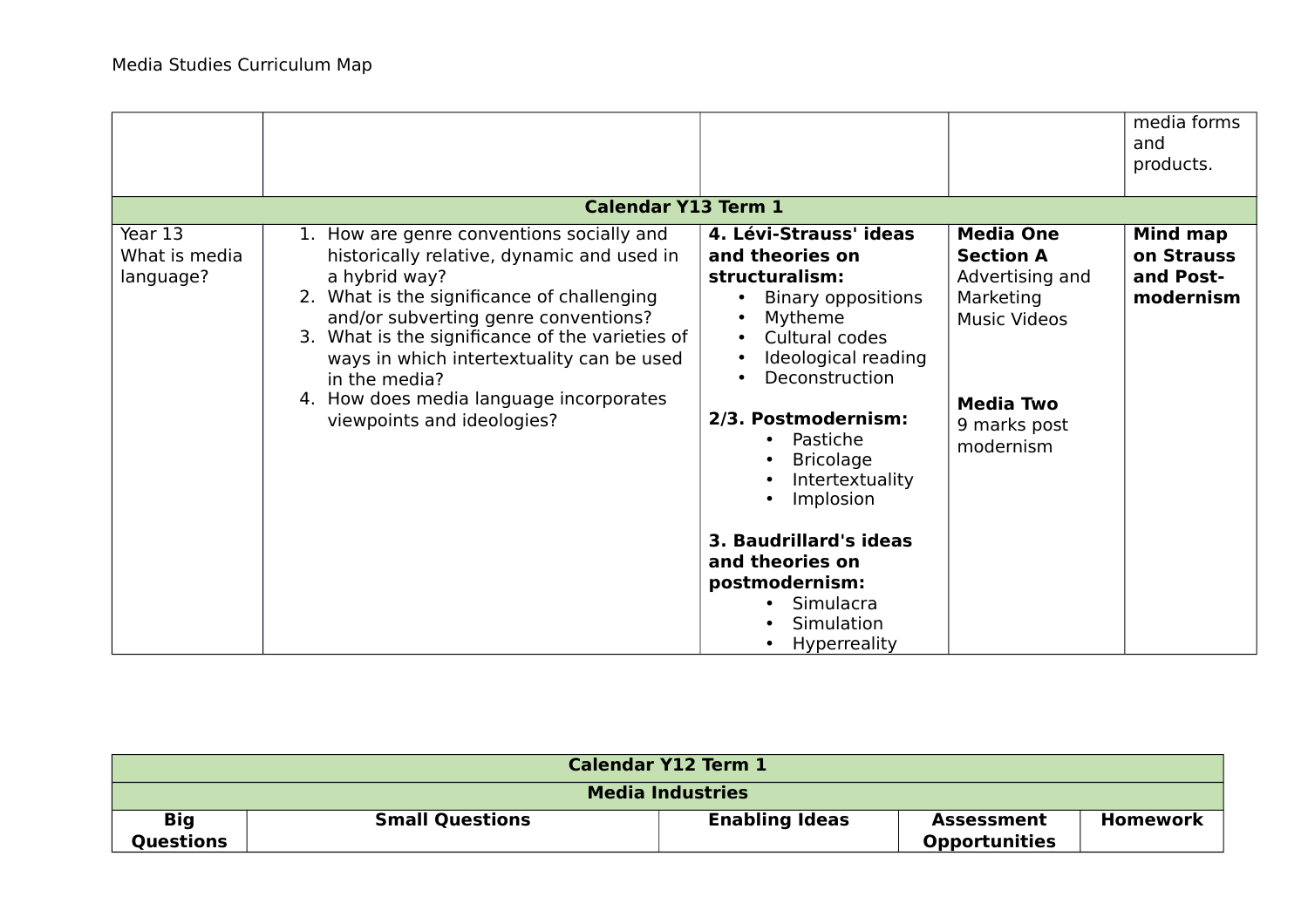| Year 12<br>What are<br>media<br>industries? | 1. What are the processes of production,<br>distribution and circulation by<br>organisations, groups and individuals<br>in a global context?<br>2. What is the specialised and<br>institutionalised nature of media<br>production, distribution and<br>circulation?<br>3. What impact do the relationship of<br>recent technological change and media<br>production, distribution and<br>circulation?<br>4. What are the significance of patterns of<br>ownership and control, including<br>conglomerate ownership, vertical<br>integration and diversification?<br>5. What is the significance of economic<br>factors, including commercial and not-<br>for-profit public funding, to media<br>industries and their products? | <b>Power and media</b><br>industries as<br>summarised by Curran<br>and Seaton:<br>Regulation<br>$\bullet$<br>Deregulation<br>Free market<br>Media<br>$\bullet$<br>concentration<br><b>Public Service</b><br>$\bullet$<br><b>Broadcasting (PSB)</b><br>Globalisation<br>$\bullet$<br>Conglomerates<br>$\bullet$<br>Neo-liberalism<br>$\bullet$<br>Surveillance<br>Privacy<br>Security | and Criteria.<br><b>Teacher</b><br><b>Feedback point</b><br>(TFP)<br><b>Media One</b><br><b>Section B</b><br>Radio, Newspapers<br>and Film<br><b>Media Two</b><br>Television<br>Magazines<br>Online, social and<br>participatory<br>media<br>Video games | Glossary<br>Summary of<br>Curran and<br>Seaton -<br>linked to<br>examples |
|---------------------------------------------|--------------------------------------------------------------------------------------------------------------------------------------------------------------------------------------------------------------------------------------------------------------------------------------------------------------------------------------------------------------------------------------------------------------------------------------------------------------------------------------------------------------------------------------------------------------------------------------------------------------------------------------------------------------------------------------------------------------------------------|--------------------------------------------------------------------------------------------------------------------------------------------------------------------------------------------------------------------------------------------------------------------------------------------------------------------------------------------------------------------------------------|----------------------------------------------------------------------------------------------------------------------------------------------------------------------------------------------------------------------------------------------------------|---------------------------------------------------------------------------|
|                                             | 6. How do media organisations maintain,<br>including through marketing, varieties<br>of audiences nationally and globally?<br>7. What is the regulatory framework of<br>contemporary media in the UK?<br>8. What is the impact of 'new' digital<br>technologies on media regulation,<br>including the role of individual<br>producers?                                                                                                                                                                                                                                                                                                                                                                                         |                                                                                                                                                                                                                                                                                                                                                                                      |                                                                                                                                                                                                                                                          |                                                                           |
|                                             |                                                                                                                                                                                                                                                                                                                                                                                                                                                                                                                                                                                                                                                                                                                                | <b>Calendar Y13 Term 1</b>                                                                                                                                                                                                                                                                                                                                                           |                                                                                                                                                                                                                                                          |                                                                           |
| Year 13                                     | 1. How do processes of production,                                                                                                                                                                                                                                                                                                                                                                                                                                                                                                                                                                                                                                                                                             | <b>Regulation as</b>                                                                                                                                                                                                                                                                                                                                                                 |                                                                                                                                                                                                                                                          | Glossary                                                                  |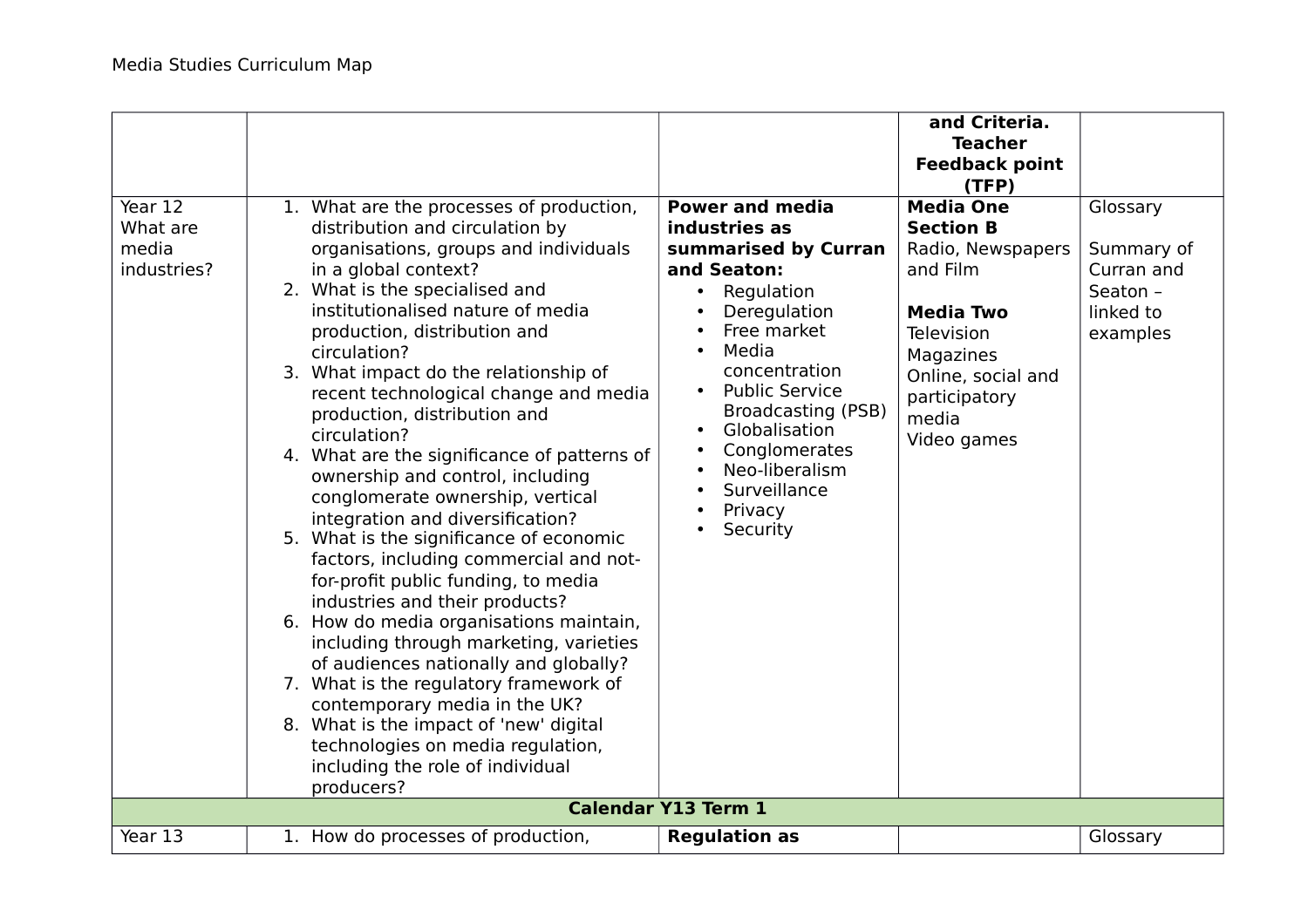| What are    | distribution and circulation shape          | summarised by                    |               |
|-------------|---------------------------------------------|----------------------------------|---------------|
| media       | media products?                             | <b>Livingstone and Lunt:</b>     | Summary of    |
| industries? | 2. What is the impact of digitally          | Public sphere<br>$\bullet$       | Livingstone   |
|             | convergent media platforms on media         | Governance<br>$\bullet$          | and Lunt -    |
|             | production, distribution and circulation,   | Regulation<br>$\bullet$          | linked to     |
|             | including individual producers?             | Public interest/PSB<br>$\bullet$ | examples      |
|             | 3. What is the role of regulation in global | Media literacy<br>$\bullet$      |               |
|             | production, distribution and                | Power<br>$\bullet$               |               |
|             | circulation?                                | Value<br>$\bullet$               |               |
|             | 4. the effect of individual producers on    | Transnational<br>culture         |               |
|             | media industries.                           | Globalisation<br>$\bullet$       |               |
|             |                                             |                                  | Summary of    |
|             |                                             | <b>Cultural industries as</b>    | Hesmondhalg   |
|             |                                             | summarised by                    | h - linked to |
|             |                                             | <b>Hesmondhalgh:</b>             | examples      |
|             |                                             | Commodification                  |               |
|             |                                             | Convergence                      |               |
|             |                                             | <b>Diversity</b>                 |               |
|             |                                             | Innovation                       |               |
|             |                                             | Conglomeration                   |               |
|             |                                             | Vertical integration             |               |
|             |                                             | Cultural                         |               |
|             |                                             | imperialism                      |               |

|                                | <b>Calendar Y12 Term 1</b>    |                        |                                                                                                                |                 |
|--------------------------------|-------------------------------|------------------------|----------------------------------------------------------------------------------------------------------------|-----------------|
|                                |                               | <b>Media Audiences</b> |                                                                                                                |                 |
| <b>Big</b><br><b>Questions</b> | <b>Small Questions</b>        | <b>Enabling Ideas</b>  | <b>Assessment</b><br><b>Opportunities</b><br>and Criteria.<br><b>Teacher</b><br><b>Feedback</b><br>point (TFP) | <b>Homework</b> |
| Year 12                        | How are audiences grouped and | 5. Media effects:      | <b>Media One</b>                                                                                               | Fact sheet      |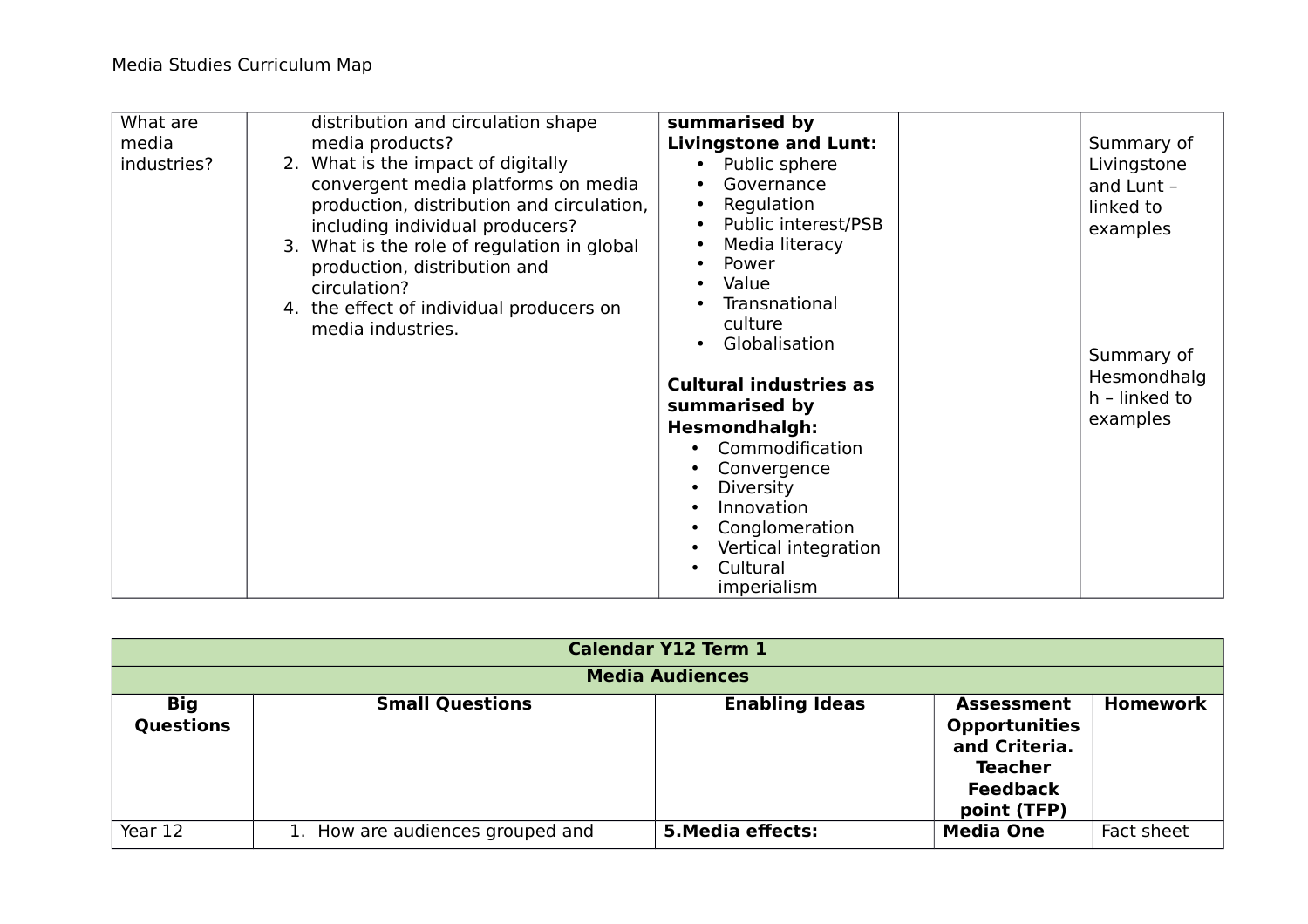| What are<br>media<br>audiences? | categorised by media industries,<br>including by age, gender and social<br>class, as well as by lifestyle and<br>taste?                                                                                                                                                                                                                                                                                                                                                                                                                                                                                                                     | Uses and gratifications<br>Hypodermic needle<br>theory<br>Moral panic                                                                                                                                                                                                                                                                                                                                                   | <b>Section B</b><br>Radio and<br><b>Newspapers</b>                                                            | on all key<br>theory<br>Glossary |
|---------------------------------|---------------------------------------------------------------------------------------------------------------------------------------------------------------------------------------------------------------------------------------------------------------------------------------------------------------------------------------------------------------------------------------------------------------------------------------------------------------------------------------------------------------------------------------------------------------------------------------------------------------------------------------------|-------------------------------------------------------------------------------------------------------------------------------------------------------------------------------------------------------------------------------------------------------------------------------------------------------------------------------------------------------------------------------------------------------------------------|---------------------------------------------------------------------------------------------------------------|----------------------------------|
|                                 | 2. How do media producers target,<br>attract, reach, address and potentially<br>construct audiences?<br>3. How do media industries target<br>audiences through the content and<br>appeal of media products and through<br>the ways in which they are marketed,<br>distributed and circulated?<br>4. What is the interrelationship between<br>media technologies and patterns of<br>consumption and response?<br>5. How do audiences interpret the<br>media, including how they may<br>interpret the same media in different<br>ways?<br>6. How do audiences interact with the<br>media and can be actively involved in<br>media production? | Cumulation<br>Media literacy<br>$\bullet$<br>5. Bandura's ideas and<br>theories on media effects:<br>Social<br>$\bullet$<br>learning/Imitation<br><b>5.Cultivation theory:</b><br>Socialisation<br>Standardisation<br>Enculturation<br><b>Bardic function</b><br>$\bullet$<br>5.Gerbner's ideas and<br>theories on cultivation<br>theory:<br><b>Cultivation differential</b><br>$\bullet$<br>Mainstreaming<br>Resonance | <b>Media Two</b><br>Television<br>Magazines<br>Online, social<br>and<br>participatory<br>media<br>Video games | cards for<br>each theory         |
|                                 |                                                                                                                                                                                                                                                                                                                                                                                                                                                                                                                                                                                                                                             | Mean World Index<br><b>5. Reception theory:</b><br>• Agenda setting<br>Framing<br>Myth making<br>Conditions of<br>consumption<br><b>5.Hall's ideas and theories</b><br>on reception theory:<br>• Encoding/decoding                                                                                                                                                                                                      |                                                                                                               |                                  |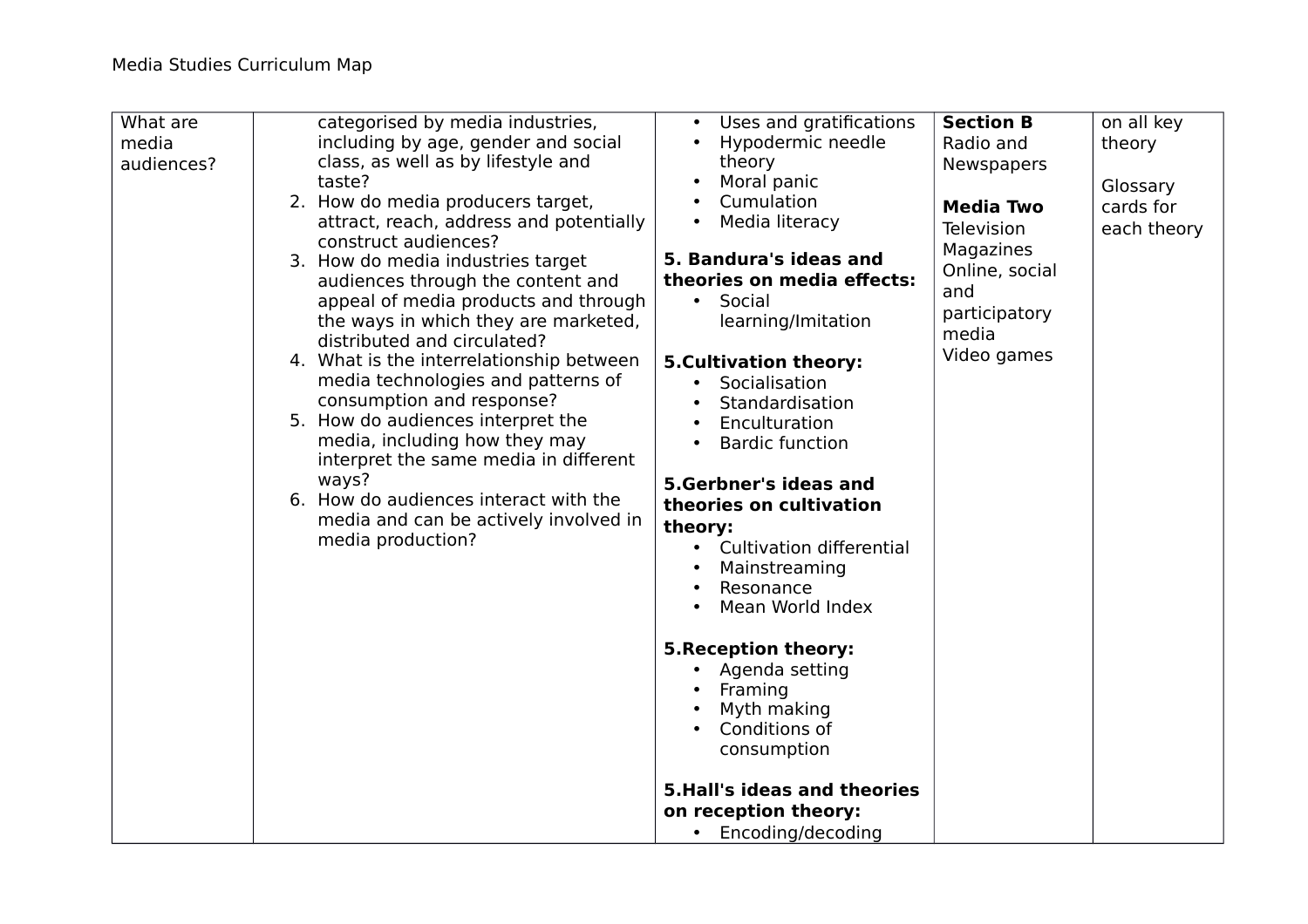|                                            |                                                                                                                                                                                                                                                                                                                                                                                                                                                                                                                                                                                                                                                                            | Hegemonic/negotiated/<br>$\bullet$<br>oppositional                                                                                                                                                                                                                                                                                                                  |                                                                                                                                                                                         |                                                                                                                        |
|--------------------------------------------|----------------------------------------------------------------------------------------------------------------------------------------------------------------------------------------------------------------------------------------------------------------------------------------------------------------------------------------------------------------------------------------------------------------------------------------------------------------------------------------------------------------------------------------------------------------------------------------------------------------------------------------------------------------------------|---------------------------------------------------------------------------------------------------------------------------------------------------------------------------------------------------------------------------------------------------------------------------------------------------------------------------------------------------------------------|-----------------------------------------------------------------------------------------------------------------------------------------------------------------------------------------|------------------------------------------------------------------------------------------------------------------------|
| <b>Calendar Y13 Term 1</b>                 |                                                                                                                                                                                                                                                                                                                                                                                                                                                                                                                                                                                                                                                                            |                                                                                                                                                                                                                                                                                                                                                                     |                                                                                                                                                                                         |                                                                                                                        |
| Year 13<br>What are<br>media<br>audiences? | 1. How are specialised audiences<br>reached, both on a national and<br>global scale, through different media<br>technologies and platforms?<br>2. How do media organisations reflect<br>the different needs of mass and<br>specialised audiences, including<br>through targeting?<br>3. How do audiences use media in<br>different ways, reflecting<br>demographic factors as well as<br>aspects of identity and cultural<br>capital?<br>4. What is the role and significance of<br>specialised audiences, including niche<br>and fan, to the media?<br>5. In what ways do different audience<br>interpretations reflect social, cultural<br>and historical circumstances? | 4. Fandom:<br>Prosumer<br>Interactivity<br>4.Jenkins' ideas and<br>theories on fandom:<br>Participatory culture<br>Textual poaching<br>5.'End of audience'<br>theories:<br>Digital natives<br>'We the media'<br>Web $2.0$<br>Convergence<br>Prosumer<br>٠<br>5. Shirky's ideas and<br>theories on 'End of<br>audience':<br>Mass amateurisation<br>Cognitive surplus | <b>Media One</b><br><b>Section B</b><br>Radio and<br><b>Newspapers</b><br><b>Media Two</b><br>Television<br>Magazines<br>Online, social<br>and<br>participatory<br>media<br>Video games | Mind map on<br>fandom<br>Including<br>vocab list<br>Table for and<br>against the<br>ideas of<br>digital<br>convergence |